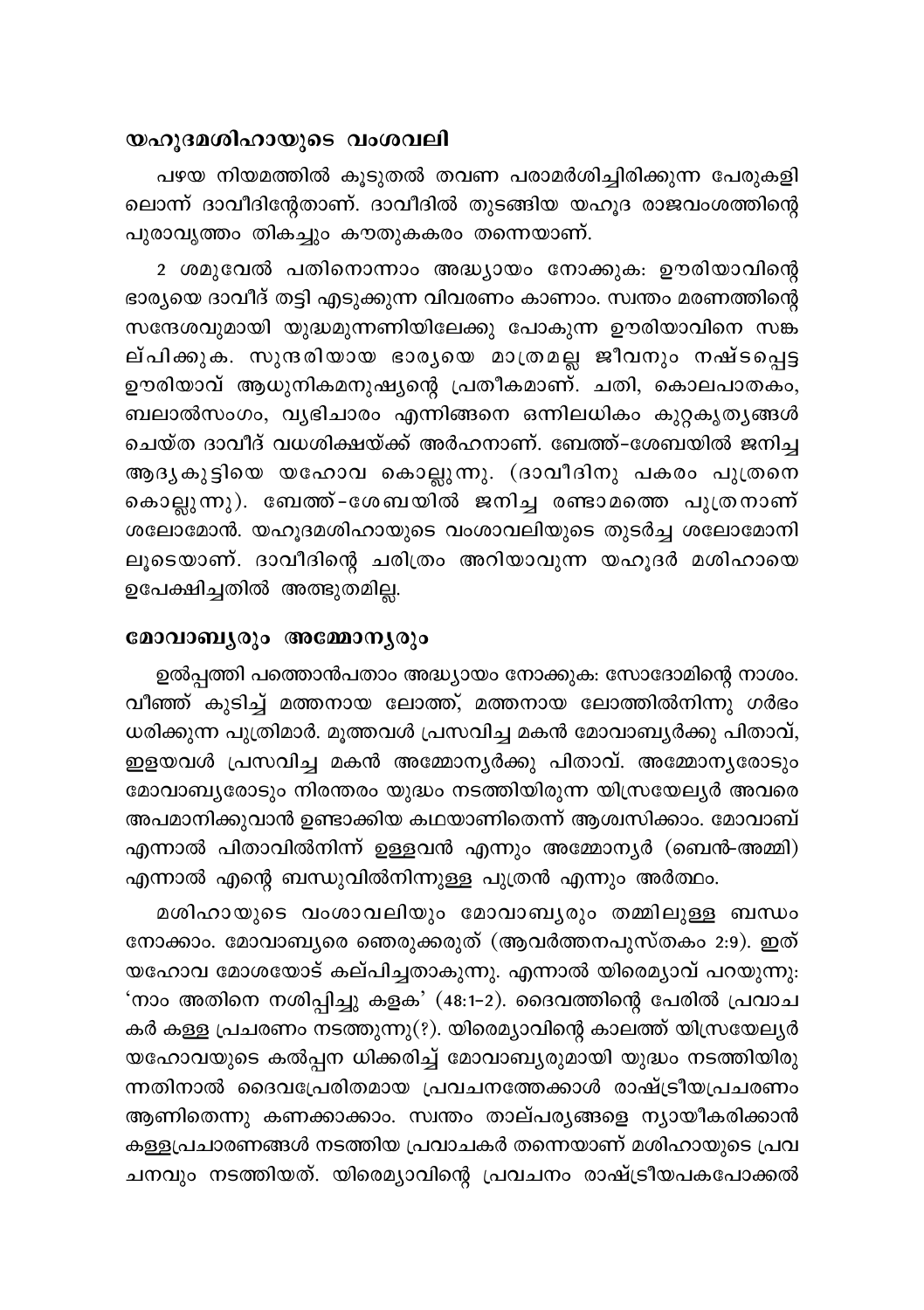ആണെന്ന് 48, 49 അദ്ധ്യായങ്ങൾ വായിക്കുമ്പോൾ മനസ്സിലാകും.

## രുത്ത്

മശിഹായുടെ വംശാവലിയിൽ പേരെടുത്തു പറഞ്ഞിരിക്കുന്ന സ്ത്രീയാണ് രൂത്ത് (മത്തായി 1:5). ബോവസ് രൂത്തിൽ ഓബേദിനെ ജനി പ്പിച്ചു. ദാവീദിന്റെ പിതാവായ യിശ്ശായിയുടെ പിതാവാണ് ഓബേദ്. ഓബേ .<br>ദിന്റെ മാതാവ് രൂത്ത് 'മോവാബ്യ'സ്ത്രീയാണ്. മത്തായിയുടെ വംശാവലി യിൽ പറയുന്ന രൂത്ത് ആരെന്നു മനസ്സിലാക്കാൻ രൂത്തിന്റെ പുസ്തകം തന്നെ നോക്കുക. '... മോവാബ്യസ്ത്രീയായ രൂത്തിനെയും എനിക്കു ഭാര്യ യായി വാങ്ങിയിരിക്കുന്നു' (രൂത്ത് 4:10). 'സ്ത്രീയെ (രൂത്തിനെ) യഹോവ റാഹേലിനെപ്പോലെയും ലേയയെപ്പോലെയും ആക്കട്ടെ, അവർ ഇരുവരു മല്ലോ യിസ്രയേൽ ഗൃഹം പണിതത്' (രൂത്ത് 4:11). 'ബോവസ് രൂത്തിനെ പരിഗ്രഹിച്ചു' (രൂത്ത് 4:13). 'അവൾ ഒരു മകനെ പ്രസവിച്ചു. ഓബേദ് എന്നു പേർ വിളിച്ചു. ദാവിദിന്റെ അപ്പനായ യിശ്ശായിയുടെ അപ്പൻ ഇവൻ തന്നെ<sup>?</sup> (രൂത്ത് 4:17). യിസ്രയേലിന്റെ വീണ്ടെടുപ്പുകാരനായ മശിഹായുടെ ജനനം സാദ്ധ്യമാക്കുന്നത് മോവാബ്യസ്ത്രീയായ രൂത്താണ്.

ആവർത്തനപുസ്തകം 2:9-ൽ മോവാബ്യരെ ഞെരുക്കരുത് എന്ന് മോശ യോടു കൽപ്പിച്ച യഹോവ തന്നെ ആവർത്തനപുസ്തകം 23-ൽ പരസ്പര വിരുദ്ധമായ കൽപനകൾ നൽകുന്നു. 23-ന്റെ 1-8 ഭാഗത്ത് ഒരു അമ്മോ നൃനോ, മോവാബൃനോ യഹോവയുടെ സഭയിൽ പ്രവേശിക്കരുത്. കൌലയോടൻ യഹോവയുടെ സഭയിൽ പ്രവേശിക്കരുത്; അവന്റെ പിൻഗാ മികൾ പത്ത് തലമുറ വരെ ഒരുനാളും യഹോവയുടെ സഭയിൽ പ്രവേശി ക്കരുത് എന്നനുശാസിക്കുന്നു. കൌലയോടൻ എന്നാൽ നിയമപരമായ വിവാഹബന്ധമില്ലാതെ ജനിച്ചവൻ – ജാരസന്തതി. മോവാബ്യരും പ്രവേ ശിക്കരുത് എന്നു പ്രത്യേകം പറയുന്നുണ്ട്. മോവാബൃസ്ത്രീയായ രൂത്തിൽനിന്നും ജനിച്ച ഓബേദിൽനിന്നു പുറപ്പെട്ട അനന്തര തലമുറയും .<br>യഹോവയുടെ സഭയിൽ പ്രവേശിക്കാൻ പാടില്ലാത്തതാകുന്നു.

അവന് ഓബേദ് എന്നു പേർ വിളിച്ചു. ദാവീദിന്റെ പിതാവായ യിശ്ശായി യുടെ പിതാവ് ഇവൻ തന്നെ (മത്തായി 1:5). ബോവസ് രൂത്തിൽ ഓബേ ദിനെ ജനിപ്പിച്ചു. ഓബേദ് യിശ്ശായിയെ ജനിപ്പിച്ചു, യിശ്ശായി ദാവീദിനെ ജനിപ്പിച്ചു. യിരെമ്യാവ് (അദ്ധ്യായം 48:1-2) പറയുംപ്രകാരം യഹോവയാൽ ശപിക്കപ്പെട്ട ജാതിയായ മോവാബ്യരിൽനിന്നാണ് രൂത്തിൽനിന്നു ജനിച്ച മശിഹായുടെ പിതാമഹന്റെ ജനനം.

ലോത്തിന്റെ പുത്രി ലോത്തുമായി അവിഹിതബന്ധം പുലർത്തിയതിന്റെ ഫലമായാണ് മോവാബൃരുടെ പിതാവ് ജനിച്ചത്. അതായത് കൌലേയോ ടൻ എന്നു സാരം. മോവാബ്യരെ വെറുത്ത യിസ്രായേലിന്റെ പ്രവാചകരും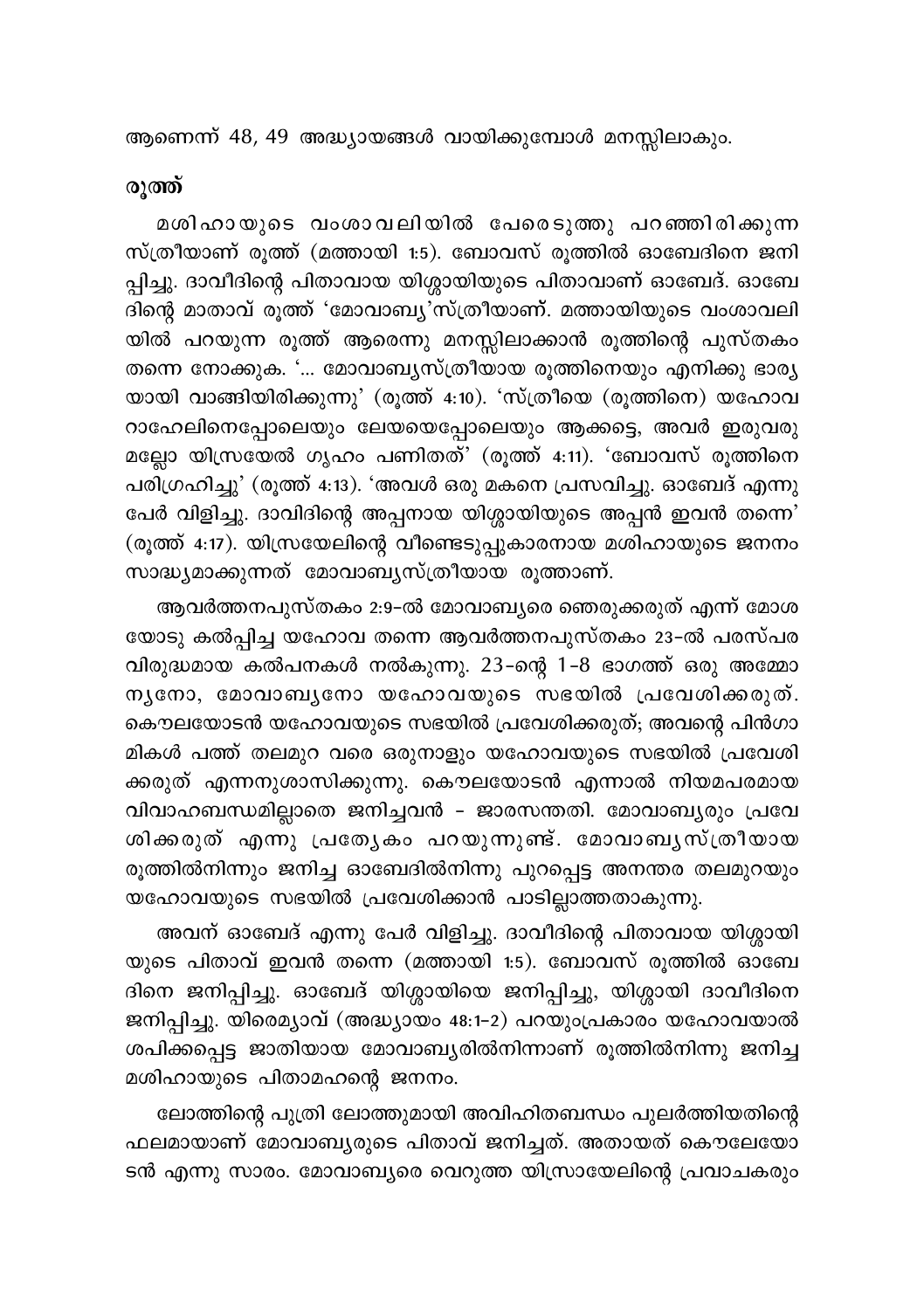എഴുത്തുകാരും കൂടി ഉണ്ടാക്കിയ കള്ളക്കഥ ആണ് ലോത്തിന്റെയും പുത്രി മാരുടെയും സംഭോഗകഥ എന്നാണ് യഹൂദപണ്ഡിതരുടെ അഭിപ്രായം.

രൂത്ത് 4:18-22-ൽ ഫേരെസിന്റെ ചരിത്രം കൊടുത്തിരിക്കുന്നു. ഫേരെസ് ആരെന്നു നോക്കാം: 'യാക്കോബോ യഹൂദയേയും യഹൂദ താമാരിൽ ഫേരെസിനേയും... ജനിപ്പിച്ചു' (മത്തായി 4:2-3). യാക്കോബിൽനിന്ന് ഉത്ഭ വിച്ച പന്ത്രണ്ട് ഗോത്രപിതാക്കന്മാരിൽ യഹൂദയുടെ വംശാവലിയിലാണ് മശിഹാ ഉൾപ്പെടുന്നത്. അബ്രഹാമിനും യിസഹാക്കിനും യാക്കോബിനും ഗോത്രപിതാക്കന്മാർക്കും ദാവീദിനും ശലോമോനും ഭാര്യമാരും വെപ്പാട്ടി മാരും ഉണ്ടായിരുന്നു. അവരിലെല്ലാം അനേകം സന്താനങ്ങളും ഉണ്ടായിരു ന്നു. ഈ അസംഖ്യം സന്തതികളെയൊന്നും പക്ഷേ, മശിഹായുടെ വംശാ വലിയിൽ പരാമർശിക്കുന്നില്ല. യഹൂദയുടെ ചരിത്രവും തിരഞ്ഞെടുക്കപ്പെട്ട ജനത്തിന്റെ ചരിത്രവും എഴുതിയപ്പോൾ ലോത്തിൽനിന്നു ജനിച്ചവരും അബ്രഹാമിന്റെയും യിസഹാക്കിന്റെയും യാക്കോബിന്റെയും ദാവീദിന്റെയും ശലോമോന്റെയും അനേകം സന്തതികളും പുറംതള്ളപ്പെട്ടു. അബ്രഹാ മിന്റെയും യിസഹാക്കിന്റെയും വെപ്പാട്ടികളിൽ ജനിച്ച മറ്റു മക്കളെയും മശി ഹായുടെ വംശാവലിയിൽ ഉൾപ്പെടുത്തുവാൻ യോഗൃരല്ലാതെ പുറംതള്ളി.

യഹൂദയക്ക് താമാരിൽ ജനിച്ച ഫേരെസിന്റെയും താമാരിന്റെയും കഥ എന്തെന്നു നോക്കാം, താമാരിൽനിന്നു ജനിച്ച ഫേരെസ് ആരെന്നും. ഉൽപ്പത്തി മുപ്പത്തിയെട്ടാം അദ്ധ്യായത്തിൽ യഹൂദയുടെ ആദ്യജാതനായ ഏർ മക്കളില്ലാതെ മരിക്കുന്നു. ഏരിന് യഹൂദ തിരഞ്ഞെടുത്ത സ്ത്രീയാണ് താമാർ. യഹൂദ അവളെ കണ്ടപ്പോൾ വേശ്യ എന്നു നിരൂപിച്ചു. അവൻ അവളുടെ അടുക്കൽ ചെന്നു, അവൾ ഗർഭം ധരിക്കുകയും ചെയ്തു. യഹൂ ദയിൽനിന്നും മരുമകൾ താമാർ ഗർഭം ധരിക്കുന്നു. അവൾ ഇരട്ടക്കുട്ടികളെ പ്രസവിക്കുന്നു.

പ്രസവസമയത്ത് ഒരു കുട്ടി കൈ പുറത്തേക്കിട്ടു. സുതികർമ്മിണി ആ കൈയിൽ ഒരു ചരട് കെട്ടി. പക്ഷെ ആ കുട്ടി കൈ അകത്തേക്കു വലിച്ചു. എന്നാൽ മറ്റേ കുട്ടിയാണ് ആദ്യം ജനിച്ചത്. അവന് ഫേരെസ് എന്നു പേരി ട്ടു. ഭിന്നിപ്പുണ്ടാക്കുന്നവൻ എന്നാണ് ആ വാക്കിന്റെ അർത്ഥം. ഫേരെസിന്റെ അമ്മ യിസ്രയേൽ ഗോത്രത്തിൽപ്പെട്ടവൾ അല്ല.

ബേത്ത്-ശേബയാണ് മത്തായിയുടെ വംശാവലിയിൽ പേര് പ്രത്യേകം പറയുന്ന മൂന്നാമത്തെ സ്ത്രീ. ഊരിയാവിന്റെ ഭാര്യയായിരുന്ന ബേത്ത്-ശേബയിൽ ദാവിദ് ശലോമോനെ ജനിപ്പിച്ചു (മത്തായി 1:6). 2 ശമുവേൽ പതിനൊന്നാാം അദ്ധ്യായം നോക്കുക: ബേത്ത്-ശേബയുടെ നഗ്നത കണ്ടു ഭ്രമിച്ച ദാവീദ് ചതി, കൊലപാതകം, വൃഭിചാരം, ബലാൽസംഗം എന്നിങ്ങ നെയുള്ള കുറ്റകൃത്യങ്ങളിലൂടെ ശലോമോന്റെ അമ്മയെ സ്വന്തമാക്കുന്നു.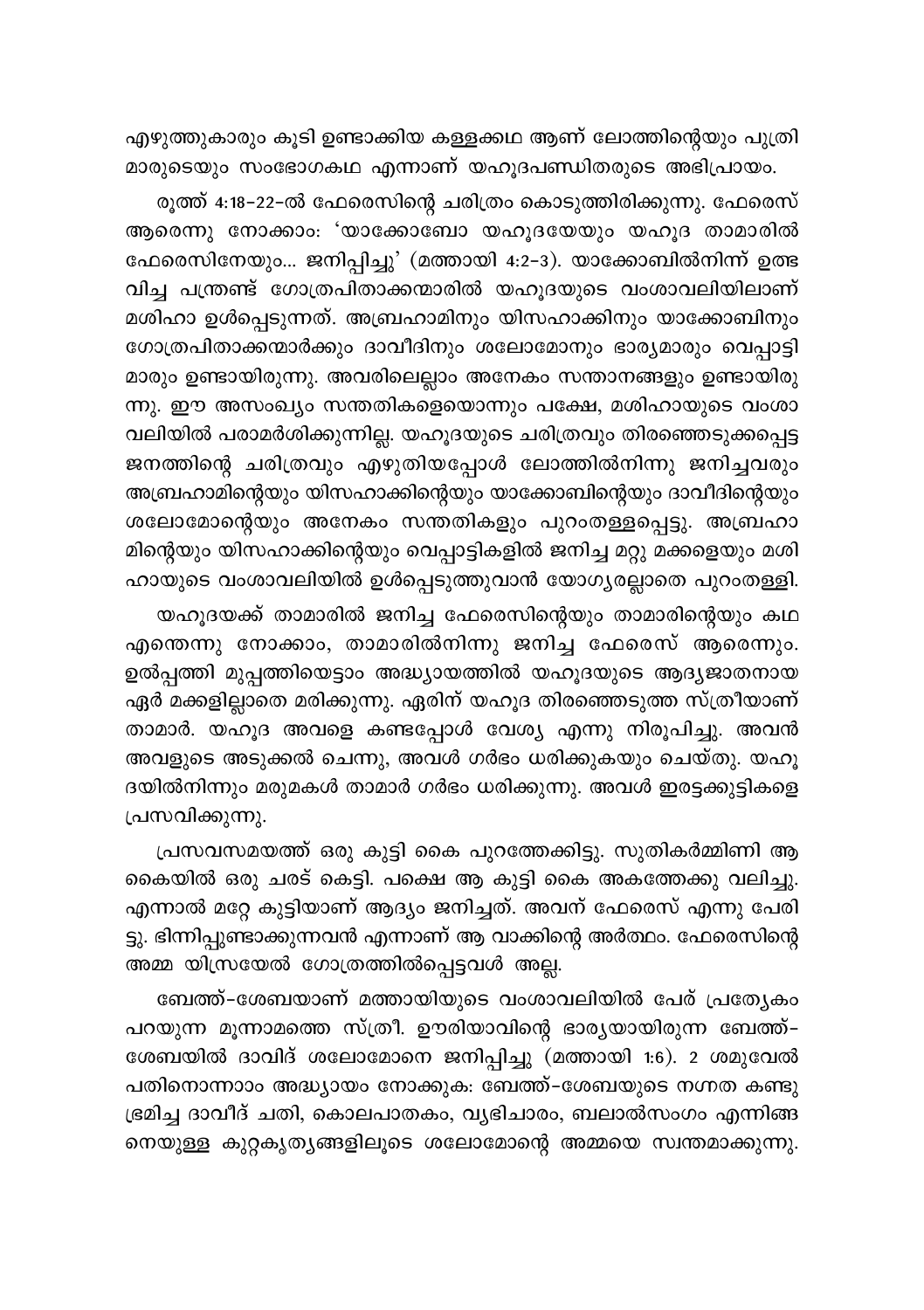ശലോമോനിലൂടെ മശിഹായുടെ വംശാവലി തുടരുന്നു. ദാവിദിന്റെ കുറ്റ കൃതൃങ്ങളുടെ ശിക്ഷയായി ബേത്ത്-ശേബയിൽ ജനിച്ച ആദൃജാതനെ യഹോവ കൊല്ലുന്നു, രണ്ടാമനെ തിരഞ്ഞെടുക്കുന്നു.

മശിഹായുടെ വംശാവലിയിൽ ആദ്യജാതന്റെ ചരിത്രം നോക്കാം. ദൈവം തിരഞ്ഞെടുത്ത പ്രത്യേകജാതി എന്ന് മറ്റുള്ളവരെ വിശ്വസിപ്പിക്കാൻ എഴു തിയ തിരുവെഴുത്തുകൾ ആണ് പഴയ നിയമം എന്നറിയപ്പെടുന്ന പുസ്ത കങ്ങൾ. ഈ പുസ്തകങ്ങളിലെല്ലാം ആദ്യജാതന്മാരെ പല സംഭവങ്ങളി ലൂടെ പുറംതള്ളുന്നതായി കാണാം.

ആദിമസൃഷ്ടിയായ ആദമിനേയും ഹൗവ്വയേയും പിന്നീട് പുറംതള്ളു ന്നുണ്ട്. ഉൽപ്പത്തി ഒന്നാം അദ്ധ്യായത്തിലെ സൃഷ്ടാവ് രണ്ടാം അദ്ധ്യായ ത്തിലെ സൃഷ്ടാവിൽനിന്നും വ്യത്യസ്തമാണ്, സൃഷ്ടി നടത്തുന്ന രീതിയും വൃത്യസ്തമാണ്. രണ്ടാം അദ്ധ്യായത്തിലെ ദൈവം തന്റെ ആദ്യസൃഷ്ടി കളെ പുറത്താക്കുന്നു. അബ്രഹാം തന്റെ ആദ്യജാതനായ യിസ്മായേലിനെ പുറത്താക്കുന്നു. യഹോവ അഹറോനുപകരം മോശയെ തിരഞ്ഞെടുക്കു ന്നു. യിസഹാക്ക് ഏശാവിനുപകരം യാക്കോബിനെ തിരഞ്ഞെടുക്കുന്നു. യാക്കോബാകട്ടെ, മൂത്തവനായ രൂബേനുപകരം യഹൂദയെ തിരഞ്ഞെടു ക്കുന്നു. ബേത്ത്-ശേബയിലുണ്ടായ രണ്ടാമനെ മശിഹായുടെ വംശാവലി തുടരുവാൻ തിരഞ്ഞെടുക്കുന്നു. പഴയ നിയമം ചരിത്രമല്ല, സാഹിതൃര \_.<br>ചനയാണ് എന്ന് യഹൂദപണ്ഡിതർ സമ്മതിക്കുന്നുണ്ട്. ചരിത്രത്തിലെ വസ്തുനിഷ്ഠത സാഹിത്യരചനയ്ക്ക് അവകാശപ്പെടാനാകില്ലെങ്കിലും യഹൂദമശിഹ ആദ്യജാതൻ ആയിരിക്കണം എന്ന് യഹൂദസാഹിത്യത്തിലോ തിരുവെഴുത്തിലോ പറയുന്നില്ല. യഹൂദവിധിപ്രകാരം പിതൃപാരമ്പര്യം തുടരുന്നത് ആദ്യജാതനിലൂടടെയാണ്. എന്നാൽ ലൂക്കോസിന്റെയും മത്താ .<br>യിയുടെയും മശിഹാവംശാവലിയിൽ മൂത്തപുത്രനിലൂടെയല്ല പിതൃപാര .<br>മ്പര്യം തുടരുന്നത്. പുതിയ നിയമത്തിലെ മശിഹാ ദൈവത്തിന്റെ ആദ്യ ജാതൻ എന്ന വിശേഷണത്തിൽ അറിയപ്പെടുന്നു. ഉൽപ്പത്തി 6:2-ൽ, 'ദൈവ ത്തിന്റെ പുത്രന്മാർ ...' എന്നു തുടങ്ങുന്ന ഭാഗം ശ്രദ്ധിക്കുക. പുതിയ നിയ മത്തിലെ മശിഹാ ഉണ്ടാകുന്നതിനു മുമ്പുതന്നെ ദൈവത്തിനു പുത്രന്മാർ ഉണ്ടായിരുന്നു. അവർ മനുഷ്യസ്ത്രീകളെ ഭാര്യമാരായി എടുത്തു. ദൈവ ത്തിന്റെ പുത്രന്മാർ മനുഷ്യരുടെ പുത്രിമാരുടെ അടുക്കൽ ചെല്ലുകയും അവർക്കു സന്തതികളുണ്ടാകുകയും ചെയ്തു. '... ഇവർ പുരാതന കാലത്തെ വീരന്മാർ, കീർത്തിപ്പെട്ട പുരുഷന്മാർ തന്നെ' (ഉൽപ്പത്തി 6:4). ദൈവത്തിന്റ പുത്രന്മാർ മനുഷുസ്ത്രീകളെ പരിഗ്രഹിച്ചപ്പോൾ ജനിച്ച സന്തതികൾ കീർത്തിപ്പെട്ടവർ മാത്രമേ ആയുള്ളു (?). ഈ കീർത്തിപ്പെട്ട പുരുഷന്മാരുടെ വംശാവലിയിൽ മശിഹാ ഉണ്ടായില്ല! യഹുദമശിഹാ ദൈവ ത്തിന്റെ പുത്രനല്ല, ആദ്യജാതനുമല്ല.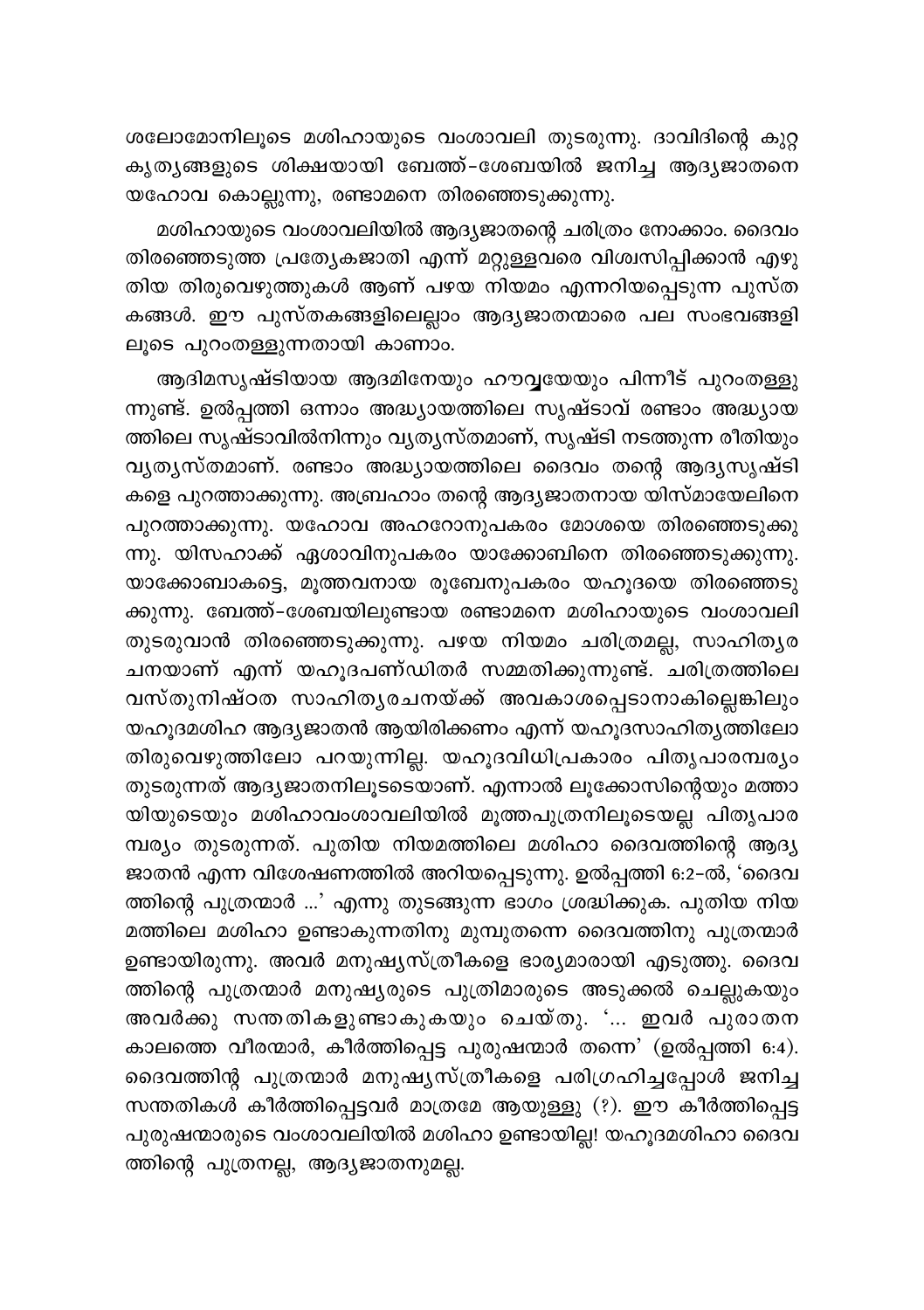മത്തായിയുടെയും ലൂക്കോസിന്റെയും മശിഹാവംശാവലിയിലെ മറ്റു പ്രത്യേകതകൾ നോക്കുക.:

കനാന്റെ പിതാവായ ഹാം തന്റെ പിതാവിന്റെ നഗ്നത കണ്ടു (ഉൽപ്പത്തി 9:22). അവൻ (കനാൻ) ശപിക്കപ്പെട്ടവൻ. ശപിക്കപ്പെട്ടവരായ കനാനൃ രിൽനിന്നും വിവാഹം പാടില്ല എന്നു യഹോവ യിസ്രയേലിനെ വിലക്കു ന്നു. മാത്രമല്ല പന്ത്രണ്ട് യിസ്രായേൽ ഗോത്രങ്ങളിൽനിന്നു മാത്രമേ വിവാഹബന്ധം പാടുള്ളു എന്നനുശാസിക്കുന്നുമുണ്ട്. പിന്നീട് ബന്യാമി നൃരെ പൂർണ്ണമായും ഒഴിവാക്കുന്നു. കാരണം ശൗൽ ബനൃാമിൻ ഗോത്രക്കാരനായിരുന്നു. 'ശക്തിരാഷ്ട്രീയം' ആണ് തിരുവെഴുത്തുകളെ നയിച്ചിരുന്നത് എന്നതു സത്യം. തിരുവെഴുത്തും പ്രവചനവും രാഷ്ട്രീയ്പചരണത്തിന് ഉപയോഗിച്ചിരുന്നു എന്നാണ് ഇത് വൃക്തമാക്കു ന്നത്. ദാവീദിന്റെ വംശാവലിയിൽ ജനിച്ച പുതിയ നിയമ മശിഹായുടെ നിയമസാധുതയാണ് ഇവിടെ പ്രതിപാദിക്കുന്നത്. കനാനൃരുടെ പ്രധാനദൈവം യഹോവയുടെ എതിരാളി ആയിരുന്ന ബാൽ ആയിരുന്നു. ബാൽ വിഭാഗത്തിൽപ്പെട്ടവരെ യഹോവ വിഭാഗക്കാർ താണനിലവാരം ഉള്ള വരും എതിരാളികളുമായി കണക്കാക്കി. പഴയ നിയമത്തിലെ പല നിയമ ങ്ങളും എതിർപ്പിന്റെയും വെറുപ്പിന്റെയും ഫലമായി ഉണ്ടായതാണ്. യിസ്ര യേലിന്റെ രാഷ്ട്രപിതാവായ യഹൂദ വിവാഹം കഴിക്കുന്നത് ശൂവാ എന്ന പേരുള്ള കനാന്യന്റെ മകളെയാണ് (ഉൽപ്പത്തി 38:2). ഫേരെസിന്റെ അമ്മ താമാർ കനാനൃസ്ത്രീ ആയിരുന്നു എന്നനുമാനിക്കാം. മശിഹായുടെ പിതാ മഹൻ യഹൂദ, യഹോയുടെ നിയമം ലംഘിച്ചവൻ ആകുന്നു.

മോവാബ്യരുമായി വിവാഹബന്ധം പാടില്ല എന്നു പറയുന്നുണ്ടെങ്കിലും (ആവർത്തനം 23:2-3, യിരെമ്യാവ് 48:-2) ദാവീദിന്റെ പിതാമഹൻ ഓബേദ് ജനിക്കുന്നത് മോവാബൃസ്ത്രീ രൂത്തിൽനിന്നാണ്. വിലക്കപ്പെട്ട ബന്ധ ത്തിൽനിന്ന് ജനിച്ചവൻ ആകയാൽ ഓബേദ് യഹോവയുടെ സഭയിൽ പ്രവേ ശിക്കാൻ അർഹനല്ല. ഓബേദിൽനിന്നു പുറപ്പെടുന്ന മശിഹായും യഹോ യുടെ സഭയിൽ പ്രവേശിക്കാൻ അർഹനല്ല.

മോവാബ് വംശത്തിന്റെ രാഷ്ട്രപിതാവായ മോവാബ് ജനിക്കുന്നത് വില ക്കപ്പെട്ട ബന്ധത്തിലൂടെയാണ്. മോവാബിന്റെ അമ്മ തന്റെ പിതാവുമായി നടത്തുന്ന അവിഹിതവേഴ്ചയിലൂടെയാണ് മോവാബ് ജനിക്കുന്നത്. പിതാ വിന്റെ നഗ്നത അനാവരണം ചെയ്യുന്നതും പുത്രിയുടെ നഗ്നത അനാവ രണം ചെയ്യുന്നതും യഹോവ വിലക്കിയിരിക്കുന്നു. ലോത്ത് ഒരേ സമയത്ത് തന്നെ പുത്രന്റെ പിതാവും പിതാമഹനും ആകുന്നു. യഹൂദയും അതു പോലെ തന്റെ പുത്രന്റെ പിതാവും പിതാമഹനും ആകുന്നു. വേശ്യാവൃ ത്തിയിലൂടെയാണ് യഹൂദമശിഹായുടെ വംശാവലി തുടരുന്നത് എന്നു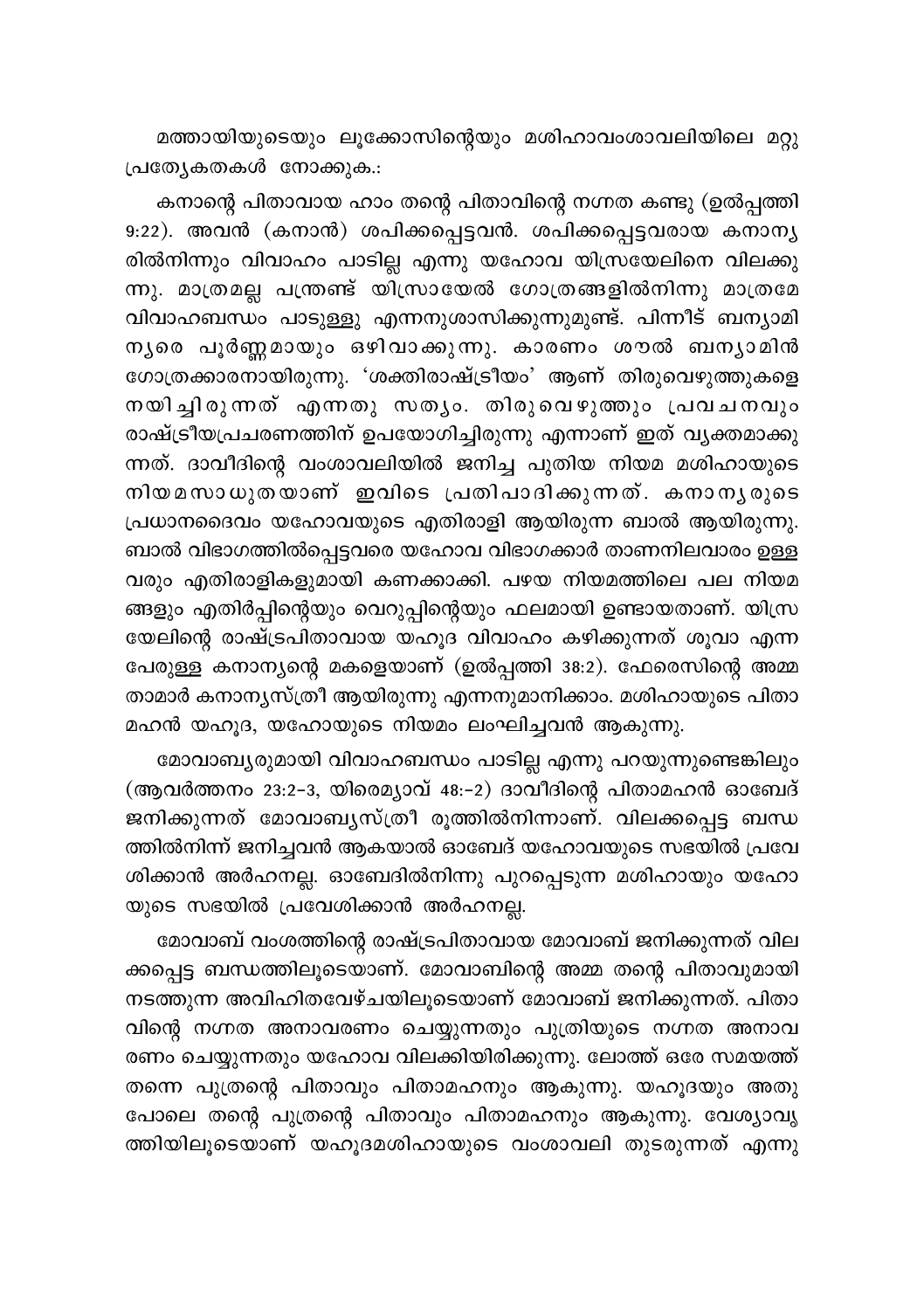സാരം. ലോത്തിൽനിന്ന് മൂത്തമകൾ ഗർഭം ധരിച്ചില്ലായിരുന്നുവെങ്കിൽ മോവാബൃർ ഉണ്ടാകുകയില്ലായിരുന്നു, രൂത്തിൽനിന്ന് ഓബേദ് ജനിക്കില്ലാ യിരുന്നു. മശിഹായുടെ വംശാവലി അവിടെ അവസാനിക്കുമായിരുന്നു. യഹുദയുടെ മരുമകൾ താമാർ പ്രതിഫലം വാങ്ങി ഏറ്റവും പുരാതന തൊഴിൽ ആയ വേശ്യാവൃത്തി നടത്തിയില്ലായിരുന്നുവെങ്കിൽ ഫേരസ് ജനി .<br>ക്കുകയില്ലായിരുന്നു, ഫേരസ് ബോവസിന്റെ പിതാമഹൻ ആകുകയില്ലാ യിരുന്നു. ഓബേദ് യിശ്ശായിയെ ജനിപ്പിക്കുകയില്ലായിരുന്നു, യിശ്ശായിയുടെ വംശത്തിൽ മശിഹായും ജനിക്കുകയില്ലായിരുന്നു. മശിഹായുടെ ജന്മം സാദ്ധ്യമാക്കിയ താമാർ 1-നെ മശിഹായുടെ പിതാമഹി എന്നും പുതിയ നിയമത്തിലെ ദൈവപുത്രനായ മശിഹായുടെ പിതാമഹി ആയതിനാൽ ദൈവമാതാവെന്നും നാമകരണം ചെയ്യണം.

താമർ 1 - യഹൂദയുടെ മൂത്തപുത്രന്റെ ഭാര്യ. പിന്നീട് യഹൂദയുടെ പുത്രന്മാരുടെ മാതാവ്. യഹൂദയിൽനിന്നും പുറപ്പെടുന്ന മശിഹായുടെ തുടർച്ച സാദ്ധ്യമാക്കിയ ഈ സ്ത്രി യിസ്രയേൽകാരിയല്ല.

താമർ 2 - ദാവീദിന്റെ മകൾ, അബ്ശാലോമിന്റെ സഹോദരി. ദാവി ദിന്റെ മൂത്തപുത്രൻ താമർ 2–നെ രോഗം നടിച്ച് ബലാൽസംഗം ചെയ്യുന്നു. ദാവീദുവംശത്തിന്റെ നാശം ഇവിടെ തുടങ്ങുന്നു.

താമർ 3 - അബ്ശാലോമിന്റെ മകൾ. പ്രിയപ്പെട്ട സഹോദരിയുടെ പേര് അബ്ശാലോം മകൾക്കു നൽകുന്നു. അബ്ശാലോമിന്റെ മരണശേഷം താമാർ 2, താമാർ 3 എന്നിവർ പഴയ നിയമത്തിൽനിന്നും അപ്രത്യക്ഷരാ കുന്നു. (ശമുവേൽ പതിമുന്നാം അദ്ധ്യായം).

'കനാൻ ദേശത്തിലെ നടപ്പുപോലെ അരുത്' (ലേവ്യർ 18:3), 'അപ്പന്റെ നഗ്നത അനാവൃതമാക്കരുത്, നിന്റെ മരുമകളുടെ നഗ്നത അനാവൃതമാ ക്കരുത്\* (ലേവൃർ 18:6-7). 'മോവാബൃർ അമ്മോനൃർ, എമോമ്മൃർ, സിദോ നൃർ, ഹിതൃർ... തുടങ്ങിയവരിൽനിന്ന് ശലോമോന് എഴുനൂറ് കുലീനഭാ ര്യമാരും മുന്നൂറ് വെപ്പാട്ടികളുമുണ്ടായിരുന്നു' (1 രാജക്കന്മാർ 11:1—3). ഇവ രിൽ നിന്നെല്ലാം അനേകം സന്താനങ്ങളുമുണ്ടായി ശലോമോന്. ശലോ മോന്റെ രാജപിൻതുടർച്ചയും രെഹബെയാമിലൂടെ തുടരുന്നു (1 രാജക്കന്മാർ 14:21). അമ്മോനൃസ്ത്രീയായ അവന്റെ അമ്മക്കു നയമാ എന്നു പേർ, അമ്മോന്യരുമായി ബന്ധം പുലർത്താൻ പാടില്ല എന്ന കൽപ്പന ലംഘിച്ച തിന്റെ ഫലമാണ് ശലോമോനു നയമാ എന്ന അമ്മോന്യസ്ത്രീയിൽ ഉണ്ടായ രെഹബെയാം.

രെഹബെയാമിന്റെ പിതാവ് ശലോമോൻ ഊരിയാവിന്റെ ഭാര്യയിൽ ദാവീദിനുണ്ടാകുന്ന രണ്ടാമത്തെ പുത്രനാണ്. ഊരിയാവിന്റെ ഭാര്യയെ ദാവിദ് എങ്ങനെ സ്വന്തമാക്കി എന്ന് 2 ശമുവേൽ പതിനൊന്നാം അദ്ധ്യായം